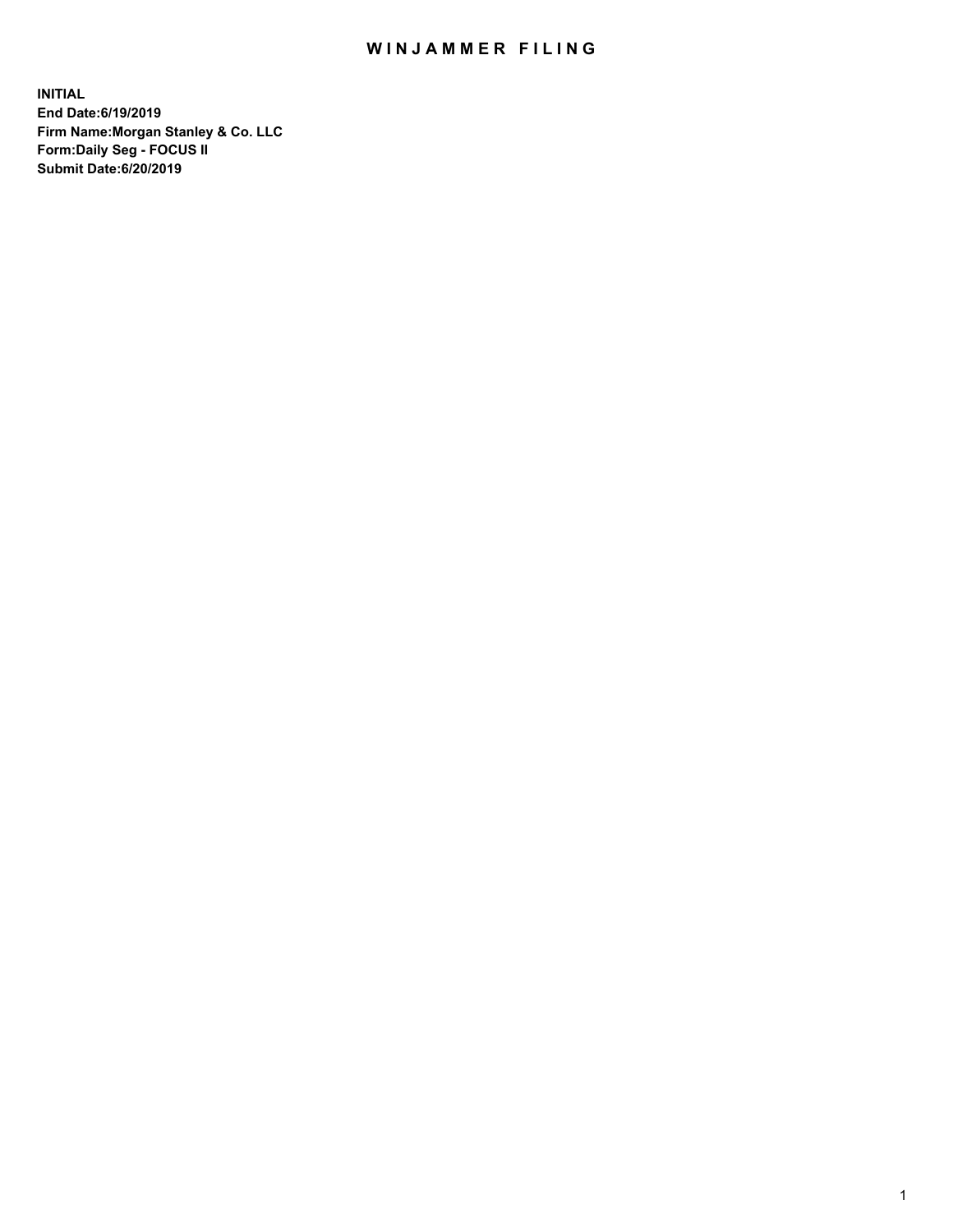**INITIAL End Date:6/19/2019 Firm Name:Morgan Stanley & Co. LLC Form:Daily Seg - FOCUS II Submit Date:6/20/2019 Daily Segregation - Cover Page**

| Name of Company                                                                                                                                                                                                                                                                                                                                                                                          | Morgan Stanley & Co. LLC                                                |
|----------------------------------------------------------------------------------------------------------------------------------------------------------------------------------------------------------------------------------------------------------------------------------------------------------------------------------------------------------------------------------------------------------|-------------------------------------------------------------------------|
| <b>Contact Name</b>                                                                                                                                                                                                                                                                                                                                                                                      | <b>Ikram Shah</b>                                                       |
| <b>Contact Phone Number</b>                                                                                                                                                                                                                                                                                                                                                                              | 212-276-0963                                                            |
| <b>Contact Email Address</b>                                                                                                                                                                                                                                                                                                                                                                             | Ikram.shah@morganstanley.com                                            |
| FCM's Customer Segregated Funds Residual Interest Target (choose one):<br>a. Minimum dollar amount: ; or<br>b. Minimum percentage of customer segregated funds required:% ; or<br>c. Dollar amount range between: and; or<br>d. Percentage range of customer segregated funds required between: % and %.                                                                                                 | 235,000,000<br><u>0</u><br><u>00</u>                                    |
| FCM's Customer Secured Amount Funds Residual Interest Target (choose one):<br>a. Minimum dollar amount: ; or<br>b. Minimum percentage of customer secured funds required:%; or<br>c. Dollar amount range between: and; or                                                                                                                                                                                | 0 <sup>0</sup><br>140,000,000<br><u>0</u><br>0 <sub>0</sub>             |
| d. Percentage range of customer secured funds required between:% and%.<br>FCM's Cleared Swaps Customer Collateral Residual Interest Target (choose one):<br>a. Minimum dollar amount: ; or<br>b. Minimum percentage of cleared swaps customer collateral required:% ; or<br>c. Dollar amount range between: and; or<br>d. Percentage range of cleared swaps customer collateral required between:% and%. | 0 <sub>0</sub><br>92,000,000<br><u>0</u><br><u>00</u><br>0 <sup>0</sup> |

Attach supporting documents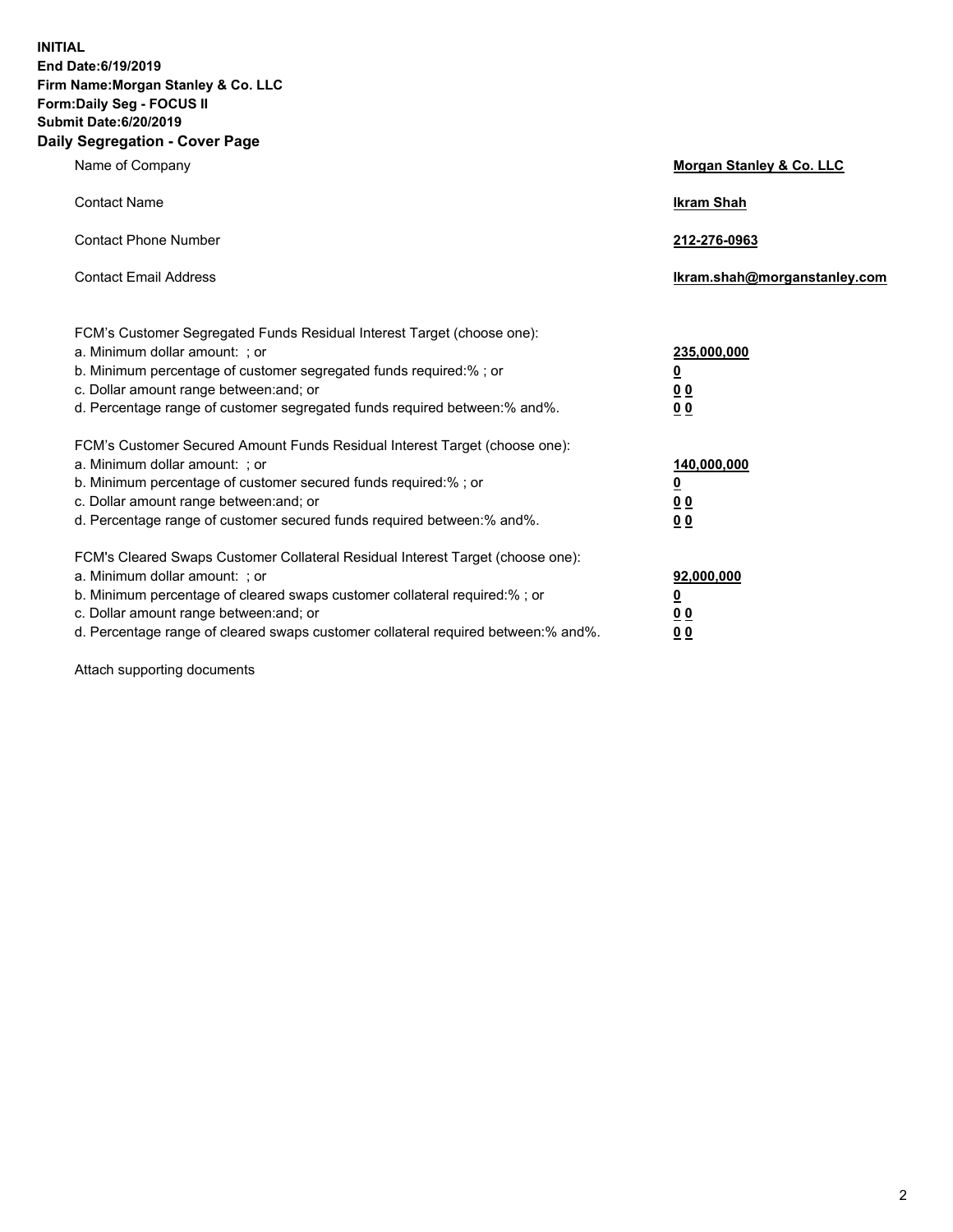## **INITIAL End Date:6/19/2019 Firm Name:Morgan Stanley & Co. LLC Form:Daily Seg - FOCUS II Submit Date:6/20/2019 Daily Segregation - Secured Amounts** Foreign Futures and Foreign Options Secured Amounts Amount required to be set aside pursuant to law, rule or regulation of a foreign government or a rule of a self-regulatory organization authorized thereunder **0** [7305] 1. Net ledger balance - Foreign Futures and Foreign Option Trading - All Customers A. Cash **2,865,298,999** [7315] B. Securities (at market) **2,568,768,851** [7317] 2. Net unrealized profit (loss) in open futures contracts traded on a foreign board of trade **-46,217,475** [7325] 3. Exchange traded options a. Market value of open option contracts purchased on a foreign board of trade **15,718,121** [7335] b. Market value of open contracts granted (sold) on a foreign board of trade **-12,435,423** [7337] 4. Net equity (deficit) (add lines 1. 2. and 3.) **5,391,133,073** [7345] 5. Account liquidating to a deficit and account with a debit balances - gross amount **195,351,165** [7351] Less: amount offset by customer owned securities **-193,172,093** [7352] **2,179,072** [7354] 6. Amount required to be set aside as the secured amount - Net Liquidating Equity Method (add lines 4 and 5) **5,393,312,145** [7355] 7. Greater of amount required to be set aside pursuant to foreign jurisdiction (above) or line 6. **5,393,312,145** [7360] FUNDS DEPOSITED IN SEPARATE REGULATION 30.7 ACCOUNTS 1. Cash in banks A. Banks located in the United States **260,541,009** [7500] B. Other banks qualified under Regulation 30.7 **253,052,355** [7520] **513,593,364** [7530] 2. Securities A. In safekeeping with banks located in the United States **739,642,798** [7540] B. In safekeeping with other banks qualified under Regulation 30.7 **0** [7560] **739,642,798** [7570] 3. Equities with registered futures commission merchants A. Cash **4,619,233** [7580] B. Securities **0** [7590] C. Unrealized gain (loss) on open futures contracts **437,487** [7600] D. Value of long option contracts **0** [7610] E. Value of short option contracts **0** [7615] **5,056,720** [7620] 4. Amounts held by clearing organizations of foreign boards of trade A. Cash **0** [7640] B. Securities **0** [7650] C. Amount due to (from) clearing organization - daily variation **0** [7660] D. Value of long option contracts **0** [7670] E. Value of short option contracts **0** [7675] **0** [7680] 5. Amounts held by members of foreign boards of trade A. Cash **2,543,947,603** [7700] B. Securities **1,829,126,053** [7710] C. Unrealized gain (loss) on open futures contracts **-46,654,963** [7720] D. Value of long option contracts **15,718,121** [7730] E. Value of short option contracts **-12,435,423** [7735] **4,329,701,391** [7740] 6. Amounts with other depositories designated by a foreign board of trade **0** [7760] 7. Segregated funds on hand **0** [7765] 8. Total funds in separate section 30.7 accounts **5,587,994,273** [7770] 9. Excess (deficiency) Set Aside for Secured Amount (subtract line 7 Secured Statement Page 1 from Line 8) **194,682,128** [7380]

- 10. Management Target Amount for Excess funds in separate section 30.7 accounts **140,000,000** [7780]
- 11. Excess (deficiency) funds in separate 30.7 accounts over (under) Management Target **54,682,128** [7785]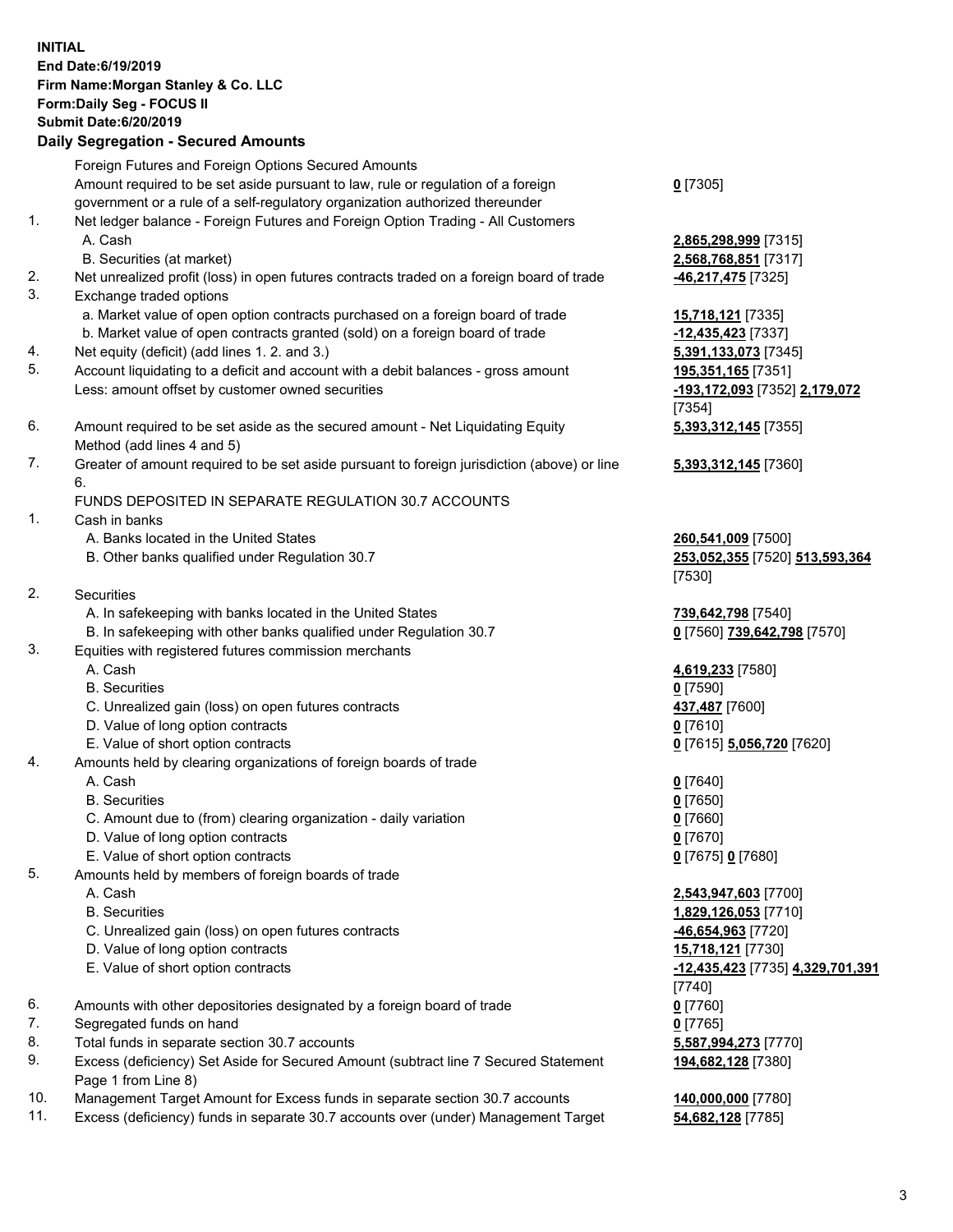| Daily Segregation - Segregation Statement<br>SEGREGATION REQUIREMENTS(Section 4d(2) of the CEAct)<br>1.<br>Net ledger balance<br>A. Cash<br>6,994,512,040 [7010]<br>B. Securities (at market)<br>5,972,213,328 [7020]<br>2.<br>Net unrealized profit (loss) in open futures contracts traded on a contract market<br>3,486,645,205 [7030]<br>3.<br>Exchange traded options<br>A. Add market value of open option contracts purchased on a contract market<br>510,327,210 [7032]<br>B. Deduct market value of open option contracts granted (sold) on a contract market<br>-365,827,057 [7033]<br>Net equity (deficit) (add lines 1, 2 and 3)<br>16,597,870,726 [7040]<br>4.<br>5.<br>Accounts liquidating to a deficit and accounts with<br>debit balances - gross amount<br>211,252,094 [7045]<br>Less: amount offset by customer securities<br>-210,948,567 [7047] 303,527 [7050]<br>6.<br>Amount required to be segregated (add lines 4 and 5)<br>16,598,174,253 [7060]<br>FUNDS IN SEGREGATED ACCOUNTS<br>7.<br>Deposited in segregated funds bank accounts<br>A. Cash<br>3,870,541,569 [7070]<br>B. Securities representing investments of customers' funds (at market)<br>$0$ [7080]<br>C. Securities held for particular customers or option customers in lieu of cash (at<br>705,363,953 [7090]<br>market)<br>8.<br>Margins on deposit with derivatives clearing organizations of contract markets<br>A. Cash<br>6,002,045,640 [7100]<br>B. Securities representing investments of customers' funds (at market)<br>$0$ [7110]<br>C. Securities held for particular customers or option customers in lieu of cash (at<br>5,266,849,375 [7120]<br>market)<br>9.<br>Net settlement from (to) derivatives clearing organizations of contract markets<br>890, 177, 184 [7130]<br>10.<br>Exchange traded options<br>A. Value of open long option contracts<br>510,327,210 [7132]<br>B. Value of open short option contracts<br>-365,827,057 [7133]<br>11.<br>Net equities with other FCMs<br>A. Net liquidating equity<br>8,339,510 [7140]<br>B. Securities representing investments of customers' funds (at market)<br>$0$ [7160]<br>C. Securities held for particular customers or option customers in lieu of cash (at<br>$0$ [7170]<br>market)<br>12.<br>Segregated funds on hand<br>$0$ [7150]<br>13.<br>Total amount in segregation (add lines 7 through 12)<br>16,887,817,384 [7180]<br>14.<br>Excess (deficiency) funds in segregation (subtract line 6 from line 13)<br>289,643,131 [7190]<br>15.<br>Management Target Amount for Excess funds in segregation<br>235,000,000 [7194]<br>16.<br>Excess (deficiency) funds in segregation over (under) Management Target Amount<br>54,643,131 [7198] | <b>INITIAL</b><br>End Date: 6/19/2019<br>Firm Name: Morgan Stanley & Co. LLC<br>Form: Daily Seg - FOCUS II<br><b>Submit Date:6/20/2019</b> |  |
|--------------------------------------------------------------------------------------------------------------------------------------------------------------------------------------------------------------------------------------------------------------------------------------------------------------------------------------------------------------------------------------------------------------------------------------------------------------------------------------------------------------------------------------------------------------------------------------------------------------------------------------------------------------------------------------------------------------------------------------------------------------------------------------------------------------------------------------------------------------------------------------------------------------------------------------------------------------------------------------------------------------------------------------------------------------------------------------------------------------------------------------------------------------------------------------------------------------------------------------------------------------------------------------------------------------------------------------------------------------------------------------------------------------------------------------------------------------------------------------------------------------------------------------------------------------------------------------------------------------------------------------------------------------------------------------------------------------------------------------------------------------------------------------------------------------------------------------------------------------------------------------------------------------------------------------------------------------------------------------------------------------------------------------------------------------------------------------------------------------------------------------------------------------------------------------------------------------------------------------------------------------------------------------------------------------------------------------------------------------------------------------------------------------------------------------------------------------------------------------------------------------------------------------------------------------------------------------------------------------------------------------------------------------------------------------------------------------|--------------------------------------------------------------------------------------------------------------------------------------------|--|
|                                                                                                                                                                                                                                                                                                                                                                                                                                                                                                                                                                                                                                                                                                                                                                                                                                                                                                                                                                                                                                                                                                                                                                                                                                                                                                                                                                                                                                                                                                                                                                                                                                                                                                                                                                                                                                                                                                                                                                                                                                                                                                                                                                                                                                                                                                                                                                                                                                                                                                                                                                                                                                                                                                              |                                                                                                                                            |  |
|                                                                                                                                                                                                                                                                                                                                                                                                                                                                                                                                                                                                                                                                                                                                                                                                                                                                                                                                                                                                                                                                                                                                                                                                                                                                                                                                                                                                                                                                                                                                                                                                                                                                                                                                                                                                                                                                                                                                                                                                                                                                                                                                                                                                                                                                                                                                                                                                                                                                                                                                                                                                                                                                                                              |                                                                                                                                            |  |
|                                                                                                                                                                                                                                                                                                                                                                                                                                                                                                                                                                                                                                                                                                                                                                                                                                                                                                                                                                                                                                                                                                                                                                                                                                                                                                                                                                                                                                                                                                                                                                                                                                                                                                                                                                                                                                                                                                                                                                                                                                                                                                                                                                                                                                                                                                                                                                                                                                                                                                                                                                                                                                                                                                              |                                                                                                                                            |  |
|                                                                                                                                                                                                                                                                                                                                                                                                                                                                                                                                                                                                                                                                                                                                                                                                                                                                                                                                                                                                                                                                                                                                                                                                                                                                                                                                                                                                                                                                                                                                                                                                                                                                                                                                                                                                                                                                                                                                                                                                                                                                                                                                                                                                                                                                                                                                                                                                                                                                                                                                                                                                                                                                                                              |                                                                                                                                            |  |
|                                                                                                                                                                                                                                                                                                                                                                                                                                                                                                                                                                                                                                                                                                                                                                                                                                                                                                                                                                                                                                                                                                                                                                                                                                                                                                                                                                                                                                                                                                                                                                                                                                                                                                                                                                                                                                                                                                                                                                                                                                                                                                                                                                                                                                                                                                                                                                                                                                                                                                                                                                                                                                                                                                              |                                                                                                                                            |  |
|                                                                                                                                                                                                                                                                                                                                                                                                                                                                                                                                                                                                                                                                                                                                                                                                                                                                                                                                                                                                                                                                                                                                                                                                                                                                                                                                                                                                                                                                                                                                                                                                                                                                                                                                                                                                                                                                                                                                                                                                                                                                                                                                                                                                                                                                                                                                                                                                                                                                                                                                                                                                                                                                                                              |                                                                                                                                            |  |
|                                                                                                                                                                                                                                                                                                                                                                                                                                                                                                                                                                                                                                                                                                                                                                                                                                                                                                                                                                                                                                                                                                                                                                                                                                                                                                                                                                                                                                                                                                                                                                                                                                                                                                                                                                                                                                                                                                                                                                                                                                                                                                                                                                                                                                                                                                                                                                                                                                                                                                                                                                                                                                                                                                              |                                                                                                                                            |  |
|                                                                                                                                                                                                                                                                                                                                                                                                                                                                                                                                                                                                                                                                                                                                                                                                                                                                                                                                                                                                                                                                                                                                                                                                                                                                                                                                                                                                                                                                                                                                                                                                                                                                                                                                                                                                                                                                                                                                                                                                                                                                                                                                                                                                                                                                                                                                                                                                                                                                                                                                                                                                                                                                                                              |                                                                                                                                            |  |
|                                                                                                                                                                                                                                                                                                                                                                                                                                                                                                                                                                                                                                                                                                                                                                                                                                                                                                                                                                                                                                                                                                                                                                                                                                                                                                                                                                                                                                                                                                                                                                                                                                                                                                                                                                                                                                                                                                                                                                                                                                                                                                                                                                                                                                                                                                                                                                                                                                                                                                                                                                                                                                                                                                              |                                                                                                                                            |  |
|                                                                                                                                                                                                                                                                                                                                                                                                                                                                                                                                                                                                                                                                                                                                                                                                                                                                                                                                                                                                                                                                                                                                                                                                                                                                                                                                                                                                                                                                                                                                                                                                                                                                                                                                                                                                                                                                                                                                                                                                                                                                                                                                                                                                                                                                                                                                                                                                                                                                                                                                                                                                                                                                                                              |                                                                                                                                            |  |
|                                                                                                                                                                                                                                                                                                                                                                                                                                                                                                                                                                                                                                                                                                                                                                                                                                                                                                                                                                                                                                                                                                                                                                                                                                                                                                                                                                                                                                                                                                                                                                                                                                                                                                                                                                                                                                                                                                                                                                                                                                                                                                                                                                                                                                                                                                                                                                                                                                                                                                                                                                                                                                                                                                              |                                                                                                                                            |  |
|                                                                                                                                                                                                                                                                                                                                                                                                                                                                                                                                                                                                                                                                                                                                                                                                                                                                                                                                                                                                                                                                                                                                                                                                                                                                                                                                                                                                                                                                                                                                                                                                                                                                                                                                                                                                                                                                                                                                                                                                                                                                                                                                                                                                                                                                                                                                                                                                                                                                                                                                                                                                                                                                                                              |                                                                                                                                            |  |
|                                                                                                                                                                                                                                                                                                                                                                                                                                                                                                                                                                                                                                                                                                                                                                                                                                                                                                                                                                                                                                                                                                                                                                                                                                                                                                                                                                                                                                                                                                                                                                                                                                                                                                                                                                                                                                                                                                                                                                                                                                                                                                                                                                                                                                                                                                                                                                                                                                                                                                                                                                                                                                                                                                              |                                                                                                                                            |  |
|                                                                                                                                                                                                                                                                                                                                                                                                                                                                                                                                                                                                                                                                                                                                                                                                                                                                                                                                                                                                                                                                                                                                                                                                                                                                                                                                                                                                                                                                                                                                                                                                                                                                                                                                                                                                                                                                                                                                                                                                                                                                                                                                                                                                                                                                                                                                                                                                                                                                                                                                                                                                                                                                                                              |                                                                                                                                            |  |
|                                                                                                                                                                                                                                                                                                                                                                                                                                                                                                                                                                                                                                                                                                                                                                                                                                                                                                                                                                                                                                                                                                                                                                                                                                                                                                                                                                                                                                                                                                                                                                                                                                                                                                                                                                                                                                                                                                                                                                                                                                                                                                                                                                                                                                                                                                                                                                                                                                                                                                                                                                                                                                                                                                              |                                                                                                                                            |  |
|                                                                                                                                                                                                                                                                                                                                                                                                                                                                                                                                                                                                                                                                                                                                                                                                                                                                                                                                                                                                                                                                                                                                                                                                                                                                                                                                                                                                                                                                                                                                                                                                                                                                                                                                                                                                                                                                                                                                                                                                                                                                                                                                                                                                                                                                                                                                                                                                                                                                                                                                                                                                                                                                                                              |                                                                                                                                            |  |
|                                                                                                                                                                                                                                                                                                                                                                                                                                                                                                                                                                                                                                                                                                                                                                                                                                                                                                                                                                                                                                                                                                                                                                                                                                                                                                                                                                                                                                                                                                                                                                                                                                                                                                                                                                                                                                                                                                                                                                                                                                                                                                                                                                                                                                                                                                                                                                                                                                                                                                                                                                                                                                                                                                              |                                                                                                                                            |  |
|                                                                                                                                                                                                                                                                                                                                                                                                                                                                                                                                                                                                                                                                                                                                                                                                                                                                                                                                                                                                                                                                                                                                                                                                                                                                                                                                                                                                                                                                                                                                                                                                                                                                                                                                                                                                                                                                                                                                                                                                                                                                                                                                                                                                                                                                                                                                                                                                                                                                                                                                                                                                                                                                                                              |                                                                                                                                            |  |
|                                                                                                                                                                                                                                                                                                                                                                                                                                                                                                                                                                                                                                                                                                                                                                                                                                                                                                                                                                                                                                                                                                                                                                                                                                                                                                                                                                                                                                                                                                                                                                                                                                                                                                                                                                                                                                                                                                                                                                                                                                                                                                                                                                                                                                                                                                                                                                                                                                                                                                                                                                                                                                                                                                              |                                                                                                                                            |  |
|                                                                                                                                                                                                                                                                                                                                                                                                                                                                                                                                                                                                                                                                                                                                                                                                                                                                                                                                                                                                                                                                                                                                                                                                                                                                                                                                                                                                                                                                                                                                                                                                                                                                                                                                                                                                                                                                                                                                                                                                                                                                                                                                                                                                                                                                                                                                                                                                                                                                                                                                                                                                                                                                                                              |                                                                                                                                            |  |
|                                                                                                                                                                                                                                                                                                                                                                                                                                                                                                                                                                                                                                                                                                                                                                                                                                                                                                                                                                                                                                                                                                                                                                                                                                                                                                                                                                                                                                                                                                                                                                                                                                                                                                                                                                                                                                                                                                                                                                                                                                                                                                                                                                                                                                                                                                                                                                                                                                                                                                                                                                                                                                                                                                              |                                                                                                                                            |  |
|                                                                                                                                                                                                                                                                                                                                                                                                                                                                                                                                                                                                                                                                                                                                                                                                                                                                                                                                                                                                                                                                                                                                                                                                                                                                                                                                                                                                                                                                                                                                                                                                                                                                                                                                                                                                                                                                                                                                                                                                                                                                                                                                                                                                                                                                                                                                                                                                                                                                                                                                                                                                                                                                                                              |                                                                                                                                            |  |
|                                                                                                                                                                                                                                                                                                                                                                                                                                                                                                                                                                                                                                                                                                                                                                                                                                                                                                                                                                                                                                                                                                                                                                                                                                                                                                                                                                                                                                                                                                                                                                                                                                                                                                                                                                                                                                                                                                                                                                                                                                                                                                                                                                                                                                                                                                                                                                                                                                                                                                                                                                                                                                                                                                              |                                                                                                                                            |  |
|                                                                                                                                                                                                                                                                                                                                                                                                                                                                                                                                                                                                                                                                                                                                                                                                                                                                                                                                                                                                                                                                                                                                                                                                                                                                                                                                                                                                                                                                                                                                                                                                                                                                                                                                                                                                                                                                                                                                                                                                                                                                                                                                                                                                                                                                                                                                                                                                                                                                                                                                                                                                                                                                                                              |                                                                                                                                            |  |
|                                                                                                                                                                                                                                                                                                                                                                                                                                                                                                                                                                                                                                                                                                                                                                                                                                                                                                                                                                                                                                                                                                                                                                                                                                                                                                                                                                                                                                                                                                                                                                                                                                                                                                                                                                                                                                                                                                                                                                                                                                                                                                                                                                                                                                                                                                                                                                                                                                                                                                                                                                                                                                                                                                              |                                                                                                                                            |  |
|                                                                                                                                                                                                                                                                                                                                                                                                                                                                                                                                                                                                                                                                                                                                                                                                                                                                                                                                                                                                                                                                                                                                                                                                                                                                                                                                                                                                                                                                                                                                                                                                                                                                                                                                                                                                                                                                                                                                                                                                                                                                                                                                                                                                                                                                                                                                                                                                                                                                                                                                                                                                                                                                                                              |                                                                                                                                            |  |
|                                                                                                                                                                                                                                                                                                                                                                                                                                                                                                                                                                                                                                                                                                                                                                                                                                                                                                                                                                                                                                                                                                                                                                                                                                                                                                                                                                                                                                                                                                                                                                                                                                                                                                                                                                                                                                                                                                                                                                                                                                                                                                                                                                                                                                                                                                                                                                                                                                                                                                                                                                                                                                                                                                              |                                                                                                                                            |  |
|                                                                                                                                                                                                                                                                                                                                                                                                                                                                                                                                                                                                                                                                                                                                                                                                                                                                                                                                                                                                                                                                                                                                                                                                                                                                                                                                                                                                                                                                                                                                                                                                                                                                                                                                                                                                                                                                                                                                                                                                                                                                                                                                                                                                                                                                                                                                                                                                                                                                                                                                                                                                                                                                                                              |                                                                                                                                            |  |
|                                                                                                                                                                                                                                                                                                                                                                                                                                                                                                                                                                                                                                                                                                                                                                                                                                                                                                                                                                                                                                                                                                                                                                                                                                                                                                                                                                                                                                                                                                                                                                                                                                                                                                                                                                                                                                                                                                                                                                                                                                                                                                                                                                                                                                                                                                                                                                                                                                                                                                                                                                                                                                                                                                              |                                                                                                                                            |  |
|                                                                                                                                                                                                                                                                                                                                                                                                                                                                                                                                                                                                                                                                                                                                                                                                                                                                                                                                                                                                                                                                                                                                                                                                                                                                                                                                                                                                                                                                                                                                                                                                                                                                                                                                                                                                                                                                                                                                                                                                                                                                                                                                                                                                                                                                                                                                                                                                                                                                                                                                                                                                                                                                                                              |                                                                                                                                            |  |
|                                                                                                                                                                                                                                                                                                                                                                                                                                                                                                                                                                                                                                                                                                                                                                                                                                                                                                                                                                                                                                                                                                                                                                                                                                                                                                                                                                                                                                                                                                                                                                                                                                                                                                                                                                                                                                                                                                                                                                                                                                                                                                                                                                                                                                                                                                                                                                                                                                                                                                                                                                                                                                                                                                              |                                                                                                                                            |  |
|                                                                                                                                                                                                                                                                                                                                                                                                                                                                                                                                                                                                                                                                                                                                                                                                                                                                                                                                                                                                                                                                                                                                                                                                                                                                                                                                                                                                                                                                                                                                                                                                                                                                                                                                                                                                                                                                                                                                                                                                                                                                                                                                                                                                                                                                                                                                                                                                                                                                                                                                                                                                                                                                                                              |                                                                                                                                            |  |
|                                                                                                                                                                                                                                                                                                                                                                                                                                                                                                                                                                                                                                                                                                                                                                                                                                                                                                                                                                                                                                                                                                                                                                                                                                                                                                                                                                                                                                                                                                                                                                                                                                                                                                                                                                                                                                                                                                                                                                                                                                                                                                                                                                                                                                                                                                                                                                                                                                                                                                                                                                                                                                                                                                              |                                                                                                                                            |  |
|                                                                                                                                                                                                                                                                                                                                                                                                                                                                                                                                                                                                                                                                                                                                                                                                                                                                                                                                                                                                                                                                                                                                                                                                                                                                                                                                                                                                                                                                                                                                                                                                                                                                                                                                                                                                                                                                                                                                                                                                                                                                                                                                                                                                                                                                                                                                                                                                                                                                                                                                                                                                                                                                                                              |                                                                                                                                            |  |
|                                                                                                                                                                                                                                                                                                                                                                                                                                                                                                                                                                                                                                                                                                                                                                                                                                                                                                                                                                                                                                                                                                                                                                                                                                                                                                                                                                                                                                                                                                                                                                                                                                                                                                                                                                                                                                                                                                                                                                                                                                                                                                                                                                                                                                                                                                                                                                                                                                                                                                                                                                                                                                                                                                              |                                                                                                                                            |  |
|                                                                                                                                                                                                                                                                                                                                                                                                                                                                                                                                                                                                                                                                                                                                                                                                                                                                                                                                                                                                                                                                                                                                                                                                                                                                                                                                                                                                                                                                                                                                                                                                                                                                                                                                                                                                                                                                                                                                                                                                                                                                                                                                                                                                                                                                                                                                                                                                                                                                                                                                                                                                                                                                                                              |                                                                                                                                            |  |
|                                                                                                                                                                                                                                                                                                                                                                                                                                                                                                                                                                                                                                                                                                                                                                                                                                                                                                                                                                                                                                                                                                                                                                                                                                                                                                                                                                                                                                                                                                                                                                                                                                                                                                                                                                                                                                                                                                                                                                                                                                                                                                                                                                                                                                                                                                                                                                                                                                                                                                                                                                                                                                                                                                              |                                                                                                                                            |  |

16. Excess (deficiency) funds in segregation over (under) Management Target Amount Excess